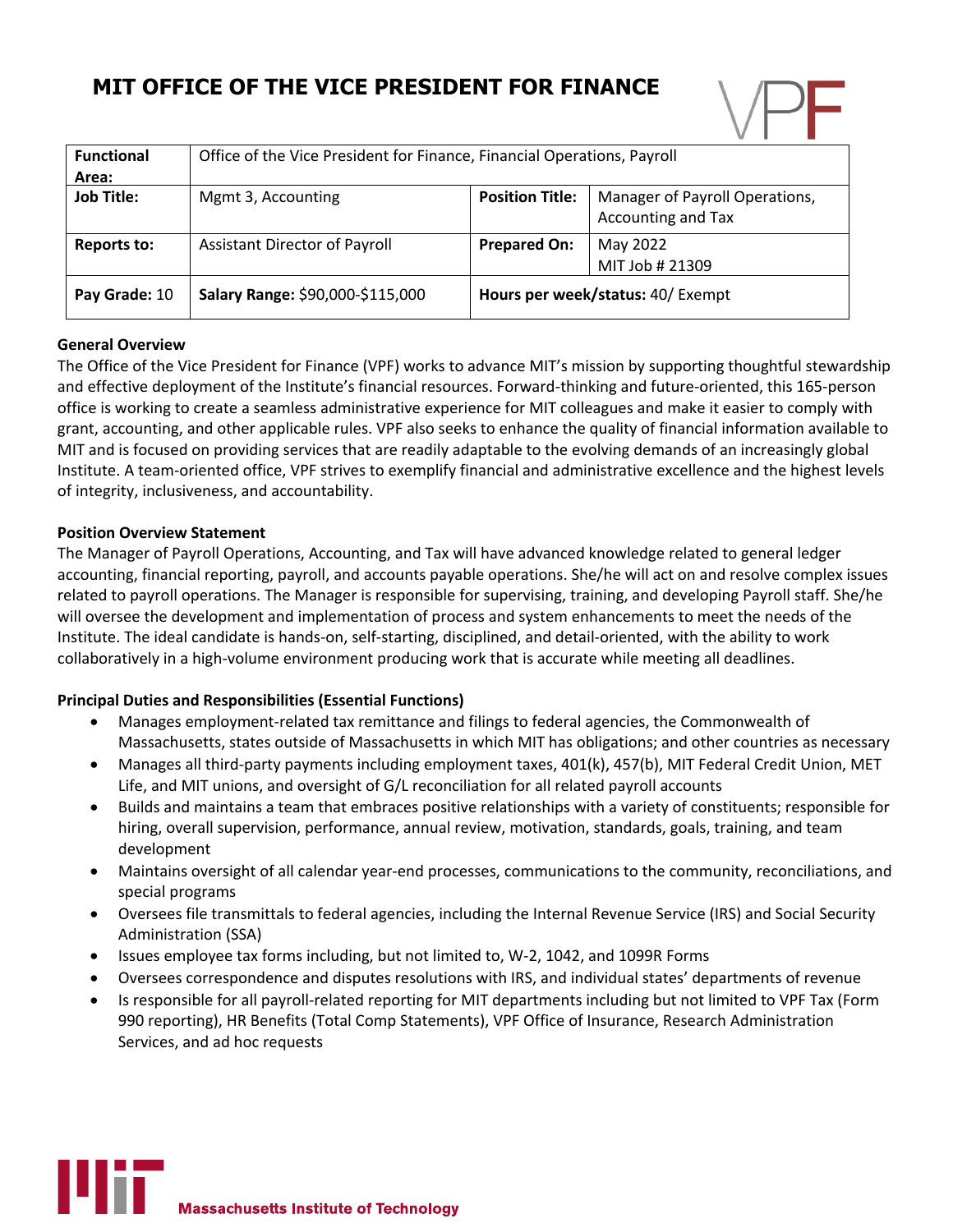- Supports internal, external, and regulatory audit requests
- Has oversight of non-resident alien taxation support including administering the Sprintax Compliance application, providing customer service, and processing tax treaties for the international scholar and student community
- Works closely with VPF Tax team and campus and outside partners to manage and present annual Tax Workshops for students and scholars
- Is responsible for setting up processes for payroll for students and employees working around the globe during the pandemic, and in a post-pandemic world
- Serves as a member of the International People Placement working group (IPP)- charged with addressing MIT's international policies and procedures, and providing senior leadership with analysis and recommendations for strategic decisions
- Supervises the payroll processing team responsible for processing on-cycle and off-cycle payrolls, inbound and outbound feeds, paycheck and direct deposit replacements, and daily, monthly, and quarterly file processing and all tax reporting related files
- Participates in and leads initiatives related to employment, payroll, and benefits policies in collaboration with other central MIT departments
- Acts as a key team member partnering with VPF Financial Systems and MIT Information Services and Technology (IS&T) team for MIT's payroll processes and systems
- Coordinates employee payroll adjustments
- Oversees overpayment claims recovery
- Collaborates with other VPF units and MIT offices including but not limited to the Office of the Provost, Human Resources and Benefits, the Office of General Counsel, Student Financial Services, the International Scholars' and Students' offices, and the Offices of the deans of MIT's schools and college
- Reviews and approves process documentation
- Other duties as assigned

## **Qualifications**

**Required**

- Bachelor's degree in accounting, business, related field or equivalent experience
- § Minimum of seven years of experience in financial operations, including accounting and account reconciliation
- § At least four years of management experience leading accounting or financial operations teams while delivering exemplary customer service
- Demonstrated expert knowledge of accounting principles and relevant federal regulations, including those specific to research and non-profit organizations
- Excellent analytical, project management, problem-solving, and organizational skills
- § Highly organized with the ability to drive and manage multiple priorities, projects, and team members and ensure the team's timely delivery of all responsibilities and assignments
- **•** Ability to exhibit poise, composure, and confidence in stressful or high-pressure situations
- § Strong consultative, written and verbal communication, team-building, and leadership skills
- Ability to use discretion, tact, and good judgment working with sensitive and confidential information
- A collaborative working style that can build interpersonal relationships and achieve consensus
- § Excellent Microsoft Excel, Word, and PowerPoint skills

**Massachusetts Institute of Technology**